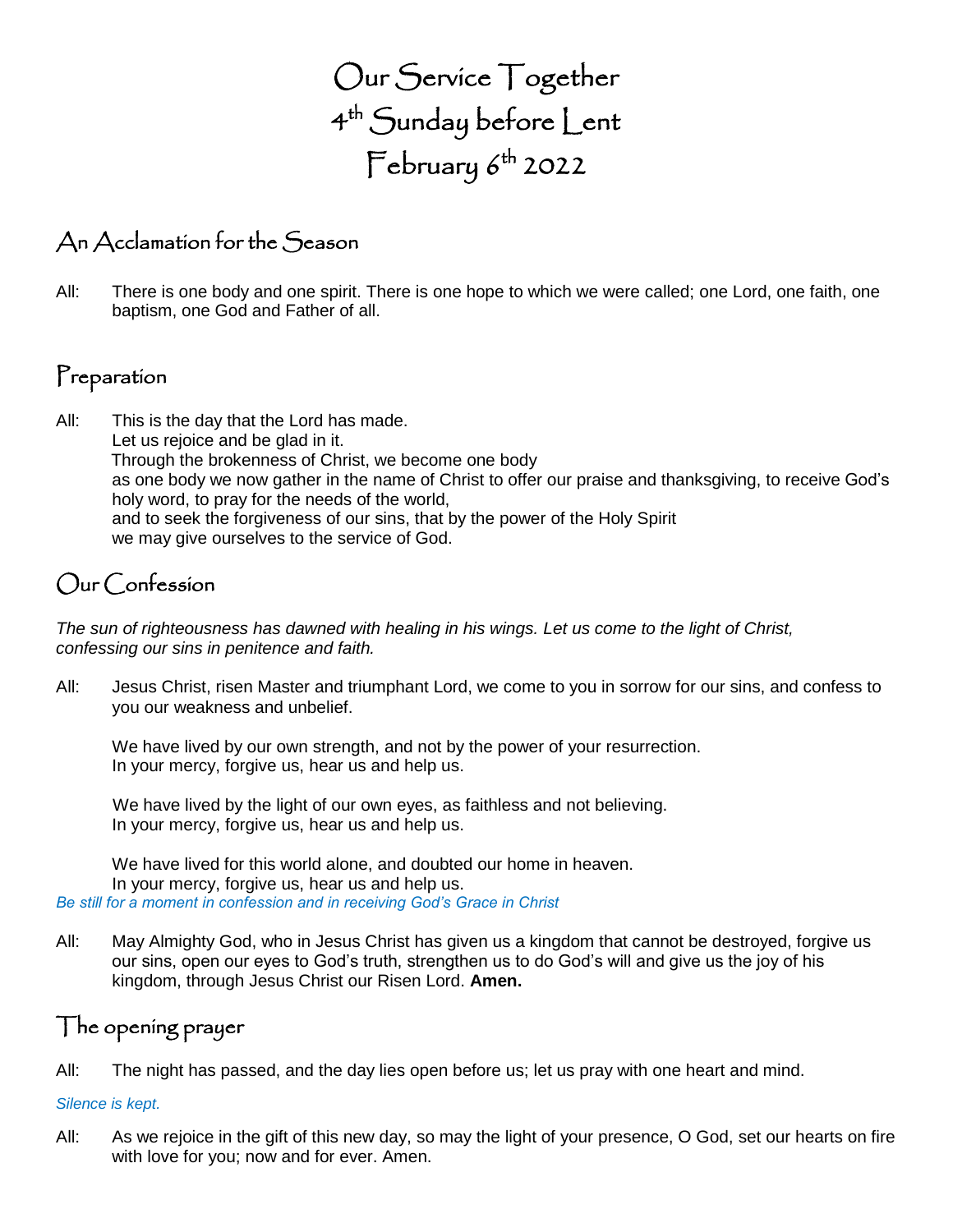## The Psalmody Psalm 138 *We say the psalm aloud*

I will give thanks to you, O Lord, with my whole heart; before the gods will I sing praise to you. I will bow down towards your holy temple and praise your name,

because of your love and faithfulness; for you have glorified your name and your word above all things. In the day that I called to you, you answered me; you put new strength in my soul.

All the kings of the earth shall praise you, O Lord, for they have heard the words of your mouth.

They shall sing of the ways of the Lord, that great is the glory of the Lord.

Though the Lord be high, he watches over the lowly;

as for the proud, he regards them from afar.

Though I walk in the midst of trouble, you will preserve me;

you will stretch forth your hand against the fury of my enemies; your right hand will save me.

The Lord shall make good his purpose for me; your loving-kindness, O Lord, endures for ever; forsake not the work of your hands.

Glory to the Father, and to the Son, and to the Holy Spirit, as it was in the beginning, is now and ever shall be, world without end. Amen

### Scripture Reading 1 Corinthians 15.1-11

Now I should remind you, brothers and sisters, of the good news that I proclaimed to you, which you in turn received, in which also you stand, <sup>2</sup> through which also you are being saved, if you hold firmly to the message that I proclaimed to you—unless you have come to believe in vain.

**<sup>3</sup>** For I handed on to you as of first importance what I in turn had received: that Christ died for our sins in accordance with the scriptures, **<sup>4</sup>** and that he was buried, and that he was raised on the third day in accordance with the scriptures, **<sup>5</sup>** and that he appeared to Cephas, then to the twelve. **<sup>6</sup>** Then he appeared to more than five hundred brothers and sisters at one time, most of whom are still alive, though some have died. **<sup>7</sup>** Then he appeared to James, then to all the apostles. **<sup>8</sup>** Last of all, as to someone untimely born, he appeared also to me. **<sup>9</sup>** For I am the least of the apostles, unfit to be called an apostle, because I persecuted the church of God. **<sup>10</sup>** But by the grace of God I am what I am, and his grace towards me has not been in vain. On the contrary, I worked harder than any of them—though it was not I, but the grace of God that is with me. **<sup>11</sup>**Whether then it was I or they, so we proclaim and so you have come to believe.

*At the end of the reading we say:*

All: This is the word of the Lord. Thanks be to God.

# Gloria

All: Glory to God in the highest, and peace to his people on earth.

Lord God, heavenly King, almighty God and Father, we worship you, we give you thanks, we praise you for your glory.

Lord Jesus Christ, only Son of the Father, Lord God, Lamb of God, you take away the sin of the world: have mercy on us; you are seated at the right hand of the Father: receive our prayer.

For you alone are the Holy One, you alone are the Lord, you alone are the Most High, Jesus Christ, with the Holy Spirit, in the glory of God the Father. Amen.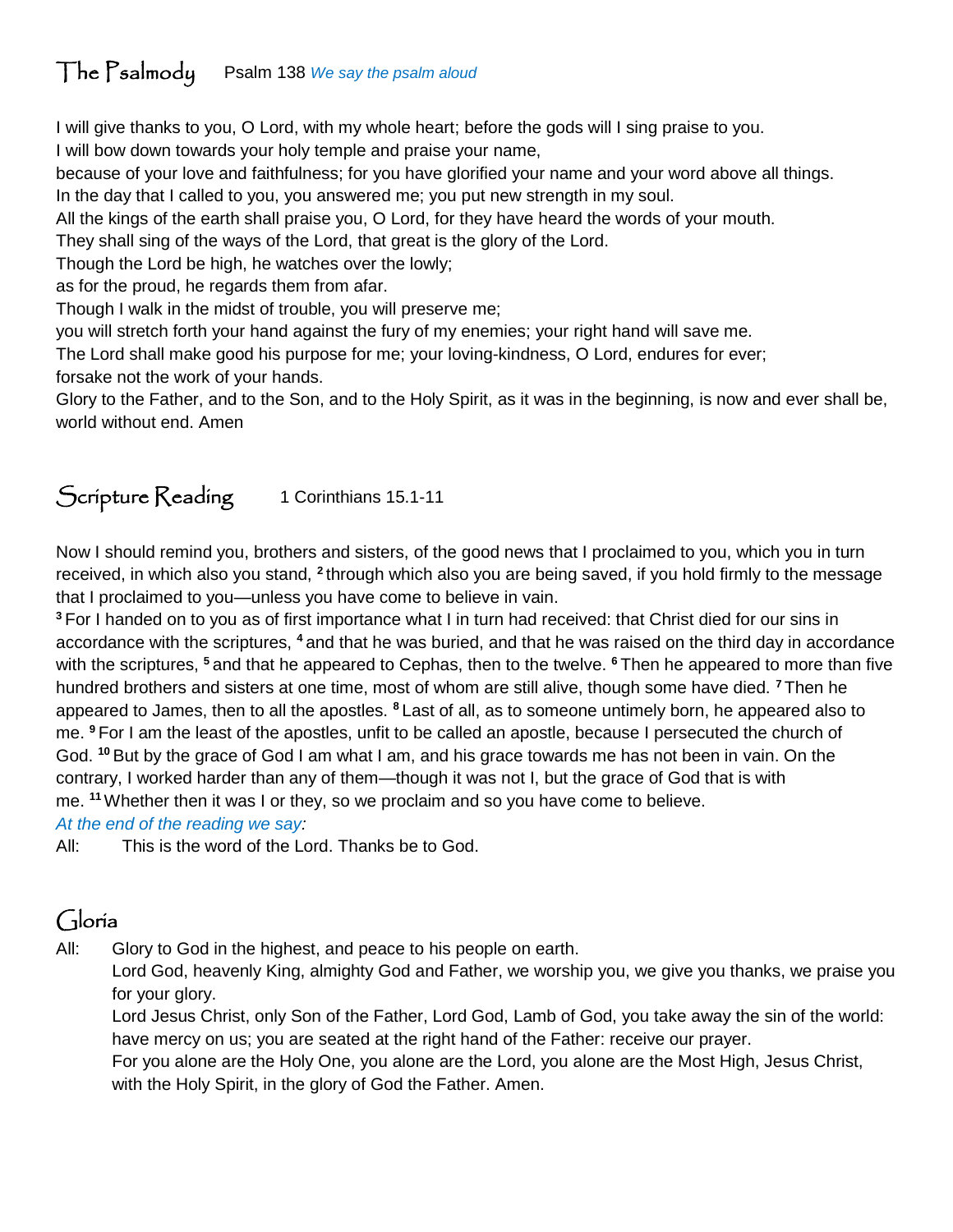# The Gospel Luke 5.1-11

Once while Jesus was standing beside the lake of Gennesaret, and the crowd was pressing in on him to hear the word of God, **<sup>2</sup>** he saw two boats there at the shore of the lake; the fishermen had gone out of them and were washing their nets. **<sup>3</sup>** He got into one of the boats, the one belonging to Simon, and asked him to put out a little way from the shore. Then he sat down and taught the crowds from the boat. **<sup>4</sup>**When he had finished speaking, he said to Simon, 'Put out into the deep water and let down your nets for a catch.' **<sup>5</sup>**Simon answered, 'Master, we have worked all night long but have caught nothing. Yet if you say so, I will let down the nets.' **<sup>6</sup>**When they had done this, they caught so many fish that their nets were beginning to break. **<sup>7</sup>** So they signalled to their partners in the other boat to come and help them. And they came and filled both boats, so that they began to sink. **<sup>8</sup>** But when Simon Peter saw it, he fell down at Jesus' knees, saying, 'Go away from me, Lord, for I am a sinful man!' **<sup>9</sup>** For he and all who were with him were amazed at the catch of fish that they had taken; **<sup>10</sup>** and so also were James and John, sons of Zebedee, who were partners with Simon. Then Jesus said to Simon, 'Do not be afraid; from now on you will be catching people.' **<sup>11</sup>**When they had brought their boats to shore, they left everything and followed him.

*At the end of the reading we say:*

All: This is the word of the Lord. Thanks be to God.

#### A Reflection for the day *Revd J Webb writes;*

I remember the shock seventy years ago when the death of the King, George VI, was announced on this day, the sixth February 1952 We knew he wasn't well but didn't expect him to die. Princess Elizabeth was on an African tour so the first pictures of her as queen were on the flickering black and white newsreel as a lonely young lady of only 25 coming down the steps from the plane to receive the homage of the great and good led by the Prime Minister, Winston Churchill, who had been an MP since before she was born and was old enough to be her grandfather. There was great concern if she would be able to cope with such an enormous role. When she was born there was no expectation that she might become Queen and it was only when her uncle abdicated and her father became king that she was in line for the throne. He had been unprepared and ill-suited for the role, but with the support of his wife Queen Elizabeth, had been an inspiration to the country during the very difficult years of WW II.

The biblical record of monarchy has not been a happy one and the only two Kings mentioned in any detail in the Gospels were monsters. Both called Herod, related but not the same. One was responsible for the slaughter of the innocents in Bethlehem and the other for the murder of John the Baptist! In spite of this it is clear in the gospels that after events such as the feeding of the multitude or on Palm Sunday there was an attempt by the crowd to make Jesus king. He always resisted this and at the Last Supper Jesus warned the apostles against seeking worldly power 'Among the gentiles, Kings lord it over their subjects…… not so with you: on the contrary, the greatest among you must bear himself like the youngest, the one who rules like one who serves...... I am among you like a servant.' That is a reversal of the usual pattern and a warning to all who would exercise power.

The heart of the Gospel is expressed in the Lord's Prayer when we are invited to pray 'Your Kingdom come, your will be done.' Jesus calls us all to accept God as the king. His rule is above worldly kingdoms. Everyone is invited to join, high and low, kings, prelates, popes, presidents and paupers. Nobody is excluded. The Queen understood this and in the broadcast on her twenty-first birthday dedicated her life to serving our country. She knew that her role as queen was not so much of privilege but of service, so as we come to her platinum celebration let us give thanks for a life dedicated to our country at considerable personal cost. I hope that other leaders will have the humility to learn from her example.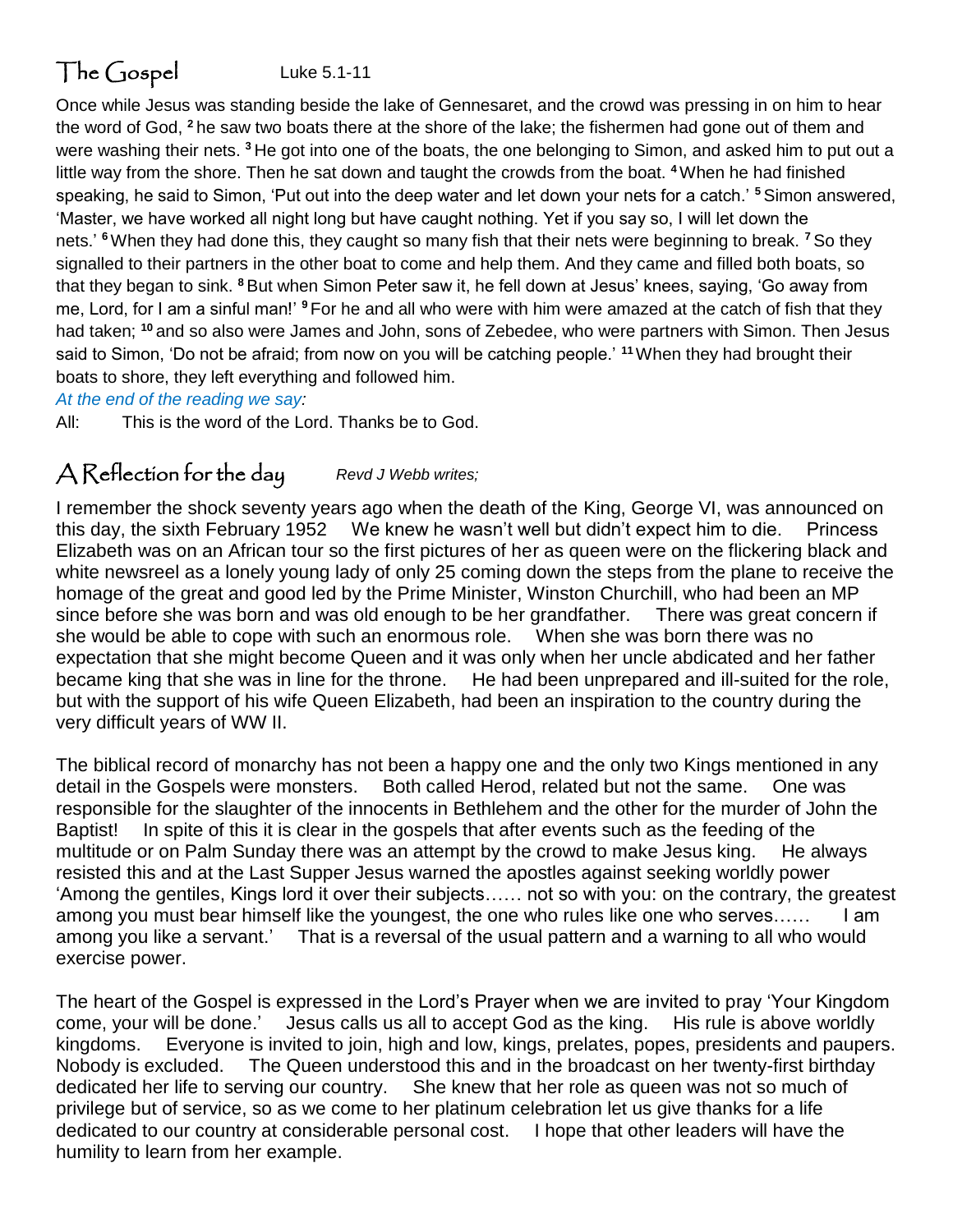# The Creed

All: I believe in God, the Father almighty, creator of heaven and earth. I believe in Jesus Christ, his only Son, our Lord, who was conceived by the Holy Spirit, born of the Virgin Mary, suffered under Pontius Pilate, was crucified, died, and was buried; he descended to the dead. On the third day he rose again; he ascended into heaven, he is seated at the right hand of the Father, and he will come to judge the living and the dead. I believe in the Holy Spirit, the holy catholic Church, the communion of saints, the forgiveness of sins, the resurrection of the body, and the life everlasting. Amen.

#### Prayers *We make our intercessions*

O God of peace, who has taught us that in quietness and confidence shall be our strength; help us, as we come into your presence, to be still and know that you are God.

In the power of the Spirit and in union with Christ let us pray to the Father.

As we prepare for the season of Lent let us pray for the coming of the Kingdom of God in our troubled world. *Lord in your mercy hear our prayer*

Strengthen Bishop Ruth and those who seek to serve you in this diocese May they be filled with the Spirit and serve you as the first disciples. *Lord in your mercy hear our prayer.* 

On this anniversary of the Queen's accession let us give thanks for her life of dedication and service. *Lord in your mercy hear our prayer.*

We pray for our Prime Minister, Members of Parliament and all World leaders, that they may always seek to serve the best interests of those they represent. *Lord in your mercy hear our prayer.*

We pray for the homeless, hungry and starving in this country and abroad. *Lord in your mercy hear our prayer.*  Let us pray for our families, friends, and neighbours that we may bring light and hope in the darkest places. *Lord in your mercy hear our prayer.*

We give thanks for all those combatting Covid throughout the world. *Lord in your mercy hear our prayer*

We pray for the sick, suffering and dying ……….. and we give thanks and pray for those who use their skill and risk their lives to care for them. *Lord in your mercy hear our prayer*

Hear us as we remember those who have died……… According to your promises grant them joy in your eternal kingdom.

*Lord in your mercy hear our prayer.*

Rejoicing in the fellowship of all your saints, we commend ourselves and the whole creation to your unfailing love. Amen.